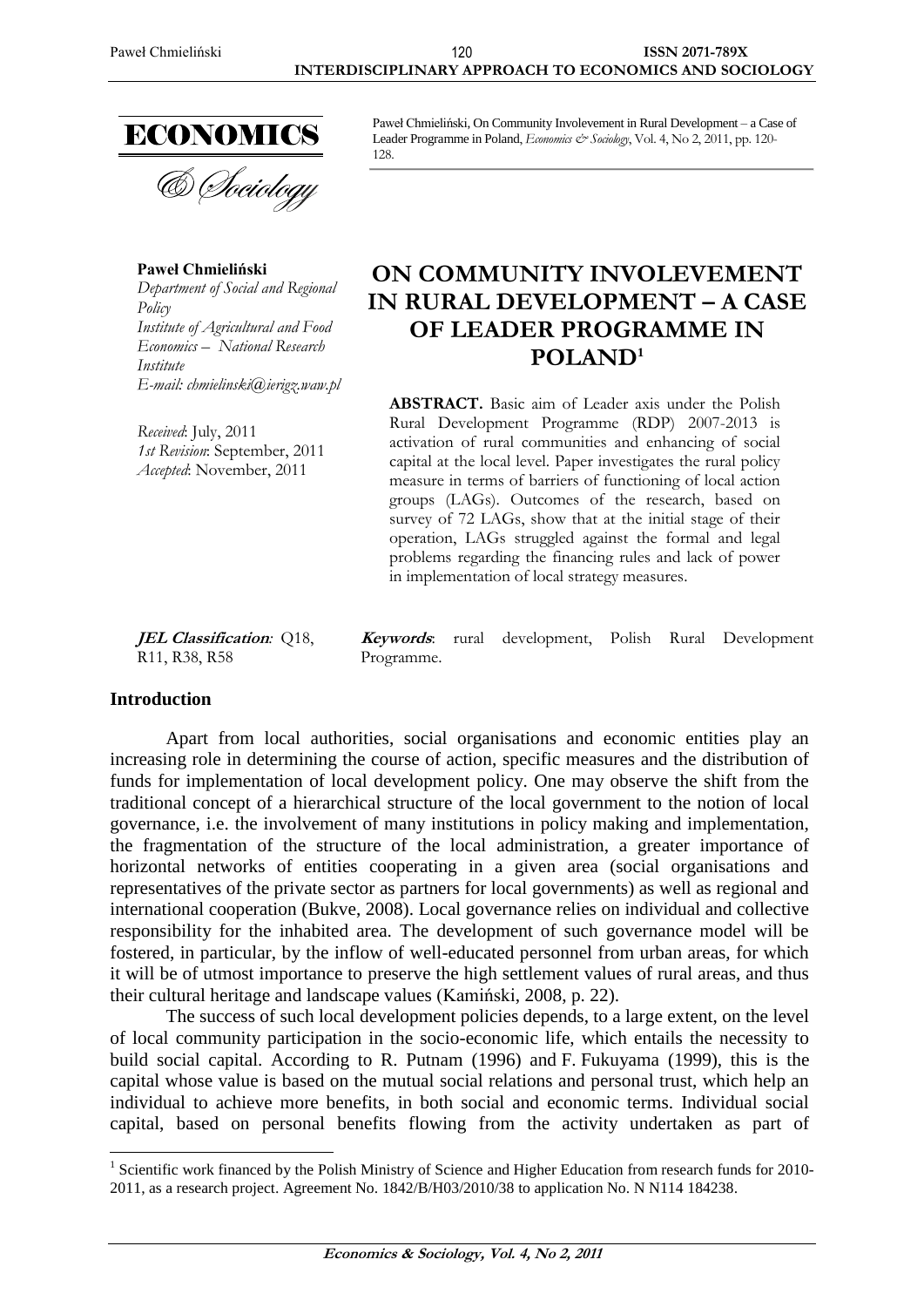interpersonal relations, comes to play a critical role in building such relations (Bourdieu, 1986, p. 93).

The principles of local governance, i.e. an enhanced participation of local communities and organisations in the process of local policy-making and implementation, will also spread to rural areas, especially those which are peripheral to cities. Due to the growing significance of non-farming functions of the countryside (e.g. settlement), the multifunctionality of agriculture as well as the development of large villages and small towns as centres of local socio-economic advancement is becoming more important. Also community expectations with respect to the rural areas change: apart from the economic function, its landscape and environmental values gain in importance (Sikorska *et al.*, 2009, p. 7).

Analyses of international data prove that social capital determines the future development of a country (Diagnoza..., 2009). This dependence is not revealed until a certain threshold level of development has been exceeded; in poorer countries economic growth is driven by level of human capital (e.g. education, skills) rather than by social capital (e.g. trust, networks, civic involvement). It explains why Poland's economy has been growing at a considerable rate despite very low social capital. In approx. 10 years, Poland is likely to exceed the level of wealth where further investment in human capital is no longer sufficient to maintain economic growth (Czapiński, 2008). This is, more or less, the time left for Poland to build social capital if it wishes to grow at a similar rate, and rural areas and their inhabitants are slowly becoming a particularly important factor of this growth.

The concept of the decentralisation of regional governance and a bottom-up approach to implementing economic policy in rural areas is represented by the Leader Programme, the fourth axis of the Rural Development Programme 2007-2013 in Poland. Leader method departs from a sectoral approach, i.e. separate treatment of problems of agriculture, the environmental protection, the labour market or infrastructure, towards a territorial approach, with a focus on the identification of development opportunities and threats in a small territory. It facilitates a more comprehensive determination of development factors for a given area and their interrelations. The inclusion of social (third sector) and private partners (entrepreneurs), apart from public institutions (local governments), in the local action groups established under the Leader Programme allows to take account of the needs of various social and economic operators in rural areas in the planning process. Such an approach is based on the creation of a sense of identity and responsibility of residents for their local area.

The paper aims in assessing the measures implemented as part of Leader Axis of Rural Development Programme (RDP) 2007-2013 and the functioning of the Local Action Groups (LAG) in Poland, in terms of their capacity to accumulate social capital and inclusion of rural community in local development. The analysis takes into account the programme assumptions and the institutional barriers of its successful implementation in Poland.

The studies based on programme materials, reports and data from the implementing body are supplemented with the results of the survey conducted among the employees of 72 LAGs, the purpose of which was to determine the ability to activate local communities under the Leader programme.

A number of assumptions and selected a sample of local action groups was developed for the purpose of the survey. Considering the early stage of implementation of the measures under Axis IV of the Leader programme in Poland, 122 LAGs, which participated in Scheme II of the Pilot Leader+Programme in 2004-2008, have been selected and are currently implementing the measures under Axis IV. Based on this selection, it is possible to survey those local action groups which have gained experience in implementing the Leader programme and which have a consolidated organisational structure. Taking into consideration the new call for LAGs to implement local development strategies, as well as an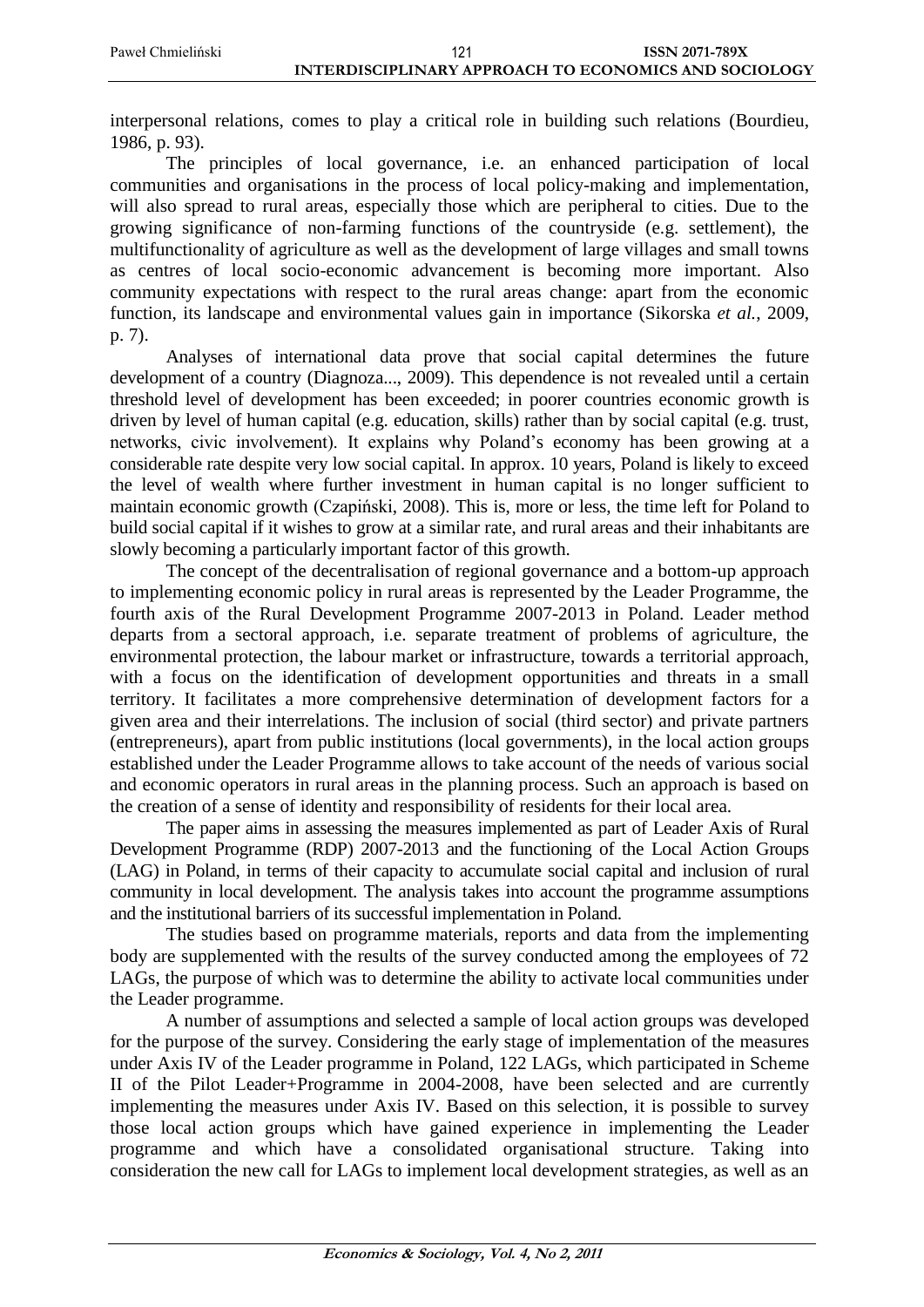early stage of implementation of Axis IV measures, mentioned selection managed to eliminate the risk of selecting the groups with an insufficient experience in implementing local development measures, in compliance with the Leader programme method, which would have a negative impact on data quality.

Surveyed local action groups covered a territory of 589 communes (*gmina*, NUTS 5 level) and over 4.5 million of rural inhabitants. The smallest LAG surveyed covered an area of one commune and 13.5 thousand residents whereas the largest one 19 communes and 147 thousand people, respectively. In total, the LAG members surveyed comprised over 5 thousand entities operating in the socio-economic sphere (public, private and nongovernmental sectors).

The study also took into account the results of the surveys and the analyses conducted for the purpose of the mid-term evaluation of the RDP for 2007-2013 by a group of experts from the Institute of Agricultural and Food Economics – National Research Institute (IAFE-NRI), from the Institute of Soil Science and Plant Cultivation – National Research Institute, and Agrotec Poland (Mid-Term, 2010).

# **1. Social capital and the decentralisation of rural policy**

 $\overline{a}$ 

Classical economists identify land, labour and physical capital (i.e. assets generating income) as three major factors behind the economic growth. In the 1960's representatives of the neoclassical economy introduced the notion of human capital,<sup>2</sup> proving that the high quality of labour force (well-educated and qualified employees) contributes to a more thorough exploitation of traditional production factors. However, current technologies, combined with high qualifications of human resources, are not the paragon of success. This is because the access to information (knowledge), its exchange and joint processing have become some of the most crucial determinants to the economic growth<sup>3</sup>. Therefore, establishing a cooperation network for the purpose of exchanging ideas and disseminating project results has become the basis for increasing the benefits, both for an individual and the whole group (organisation). Trust, cooperation and involvement in accomplishing shared objectives have come to play an increasingly significant role in this area (Woolcock, 1998, p. 154). This has a bearing on the development of both enterprises and communities. Creating a network of mutual relations, based on the views, values and standards, translates itself into the success of an individual and the whole social group, visible at the local level. An emphasis is put on the role played by local governments in establishing connections with the community members, non-governmental organisations and representatives of the economic sphere, with a view to decentralising the process of planning and implementing development policies (Warner, 2001, p. 188).

Interpersonal relations based on trust enable local communities not only to exchange information and knowledge, but also to derive benefits from the mutual trading in goods and services as barter (non-cash) transactions, thereby avoiding formal contracts and strict repayment deadlines (Warner, 1999, p. 374). High innovativeness and the ability of adjusting to the changing development conditions, based on cooperation which limits the costs and risks of joint activity, and the ability to jointly develop solutions to problems, are also the

 $2^2$  G. Becker (1962) was the first to enter the field of sociology from the angle of major economics, analysing the model of family as an institution regulated in contracts, as in the case of a small enterprise. He proved that trust, reciprocity, cooperation and the jointly defined system of principles and standards influence the quality of management, both in a family and enterprise, leading to the maximisation of (financial and non-financial) benefits gained by its members.

<sup>&</sup>lt;sup>3</sup> Exploring the correlation between human and physical capital, the scientists representing the so-called new trend of economic sociology have proven that many problems, which would traditionally fall within the domain of economy, could be currently analysed using sociological instruments (Gardawski et al., 2006, p.17).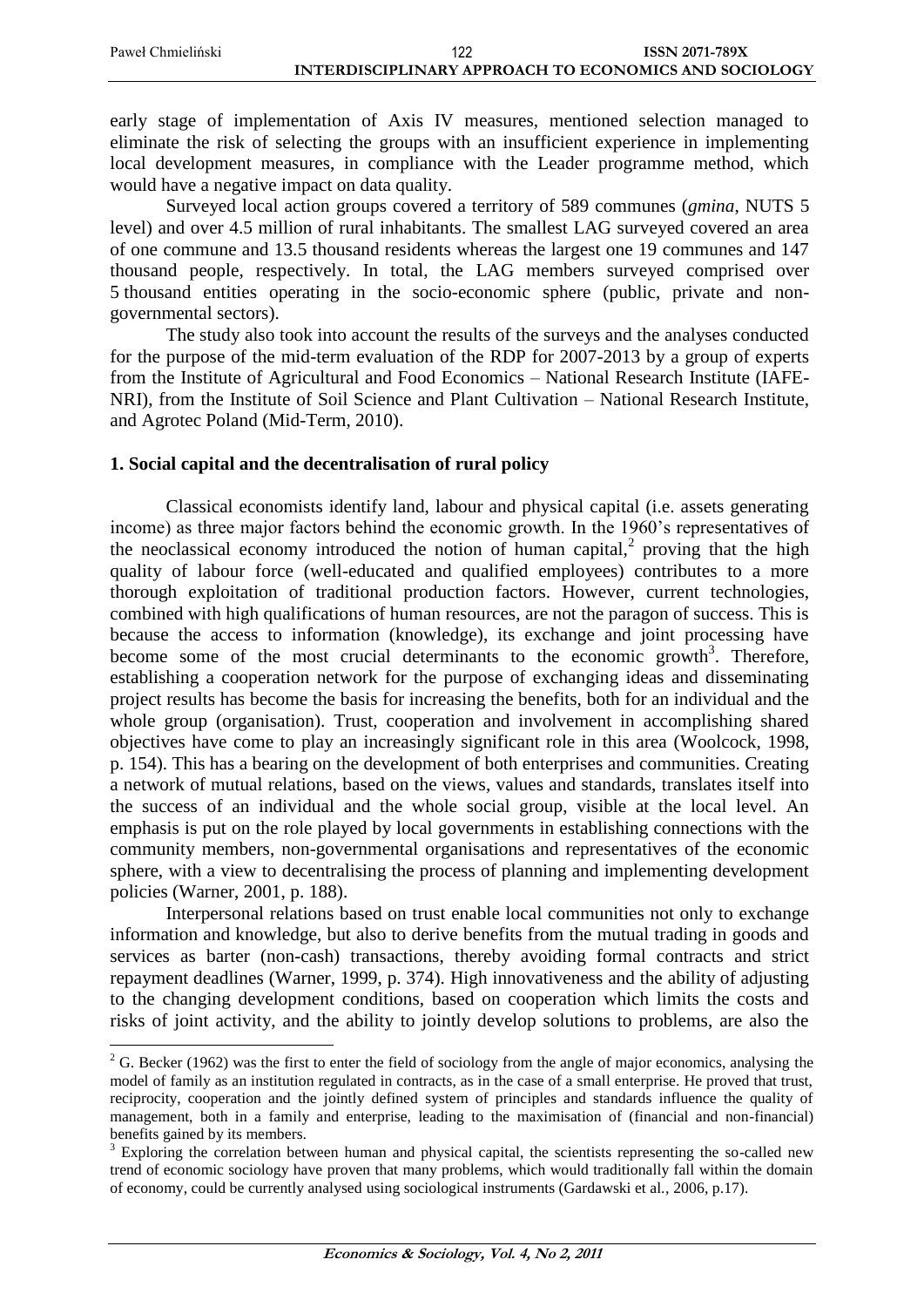| Paweł Chmieliński | 123                                                   | <b>ISSN 2071-789X</b> |
|-------------------|-------------------------------------------------------|-----------------------|
|                   | INTERDISCIPLINARY APPROACH TO ECONOMICS AND SOCIOLOGY |                       |

qualities attributed to such communities. These are altogether referred to as collective intelligence, i.e. the ability to learn and adapt to local changes (Pike *et al.*, 2009, pp. 92-94).

Given the considerable differences in the level of economic development in the EU regions, the factors which influence the competitiveness of rural areas in various Member States are also varied. This makes it necessary to adjust the level of asset management to the regional and local problems and challenges. For this reason, an efficient implementation of rural development policies calls for adopting an approach based on the fiscal federalism theory, under which the public finances and the management structure are multileveled (Pietras, 2008). The measures implemented at the federal level allow us to achieve the effect of scale, with an increased efficiency of outlays. At the same time, we assume the heterogeneity of community preferences, which constitutes a premise to the financing of public assets at a decentralised level where local preferences are more homogenous.

Some regional programmes implemented under the EU cohesion policy may be viewed as an example of such measures. They contribute to the decentralisation of the management and asset allocation process, in order to achieve optimum allocations to the objectives determined by the local community. In the common agricultural policy, the assumptions behind the Leader Programme serve as a good example of decentralised actions. The experience gathered by the EU-15 countries in implementing the reference initiative, and then the RDP axis, allows us to expressly formulate the conclusion that the efficiency of various measures supporting rural development increases when their objectives are defined locally, and their implementation involves local entities and community members. The Leader Programme may, therefore, become one of the principal instruments for decentralising the process of programming, planning and implementing the rural development objectives.

#### **2. Leader Programme in Poland**

 $\overline{a}$ 

In the years 2007-2013 Leader constitutes a separate axis of the RDP, for which 4.5% of the entire programme budget has been allocated<sup>4</sup>. Oriented towards including local action groups in the local management system, it aims at building social capital through residents' activation, which will contribute to the creation of new jobs in rural areas and to a more efficient management of local resources. The reference to the concept of social capital results from the need to decentralise the management over local development, and to include local communities in this process. At the same time, including this Community initiative in the socalled mainstream of rural policies reflects the increasing function of rural areas as the place of residence and consumption.

Based on the programme assumptions, the local approach, closely connected with a given area of LAG activity, contributes to a more accurate identification of, and solutions to, local development problems. The implementation of innovative projects of common strategies is aimed at establishing a social network, combining human, natural, cultural and historical resources with the knowledge and skills displayed by representatives of the public, economic and social sector. Representatives of these sectors form an action group which is representative of the entire area covered by local development strategies. At the decisionmaking level, social and economic partners constitute at least 50% of all LAG members. The great advantage of the Leader axis, in terms of local development, stems from the fact that it is LAG that selects the projects, the implementation of which will contribute to accomplishing the objectives of a common local development strategy. Such a bottom-up

<sup>&</sup>lt;sup>4</sup> J. Rowiński (2006, pp. 19, 29) analysing the Rural Development Programme for 2007-2013, refers to the Leader axis as "supplementary" to the three "principal axes." He claims that "The financing of rural areas through the Leader Programme was expressly viewed as the necessary evil (the [budget] participation below the minimum level, when disregarding the fact that part of the Axis 3 measures will be implemented through local action groups)".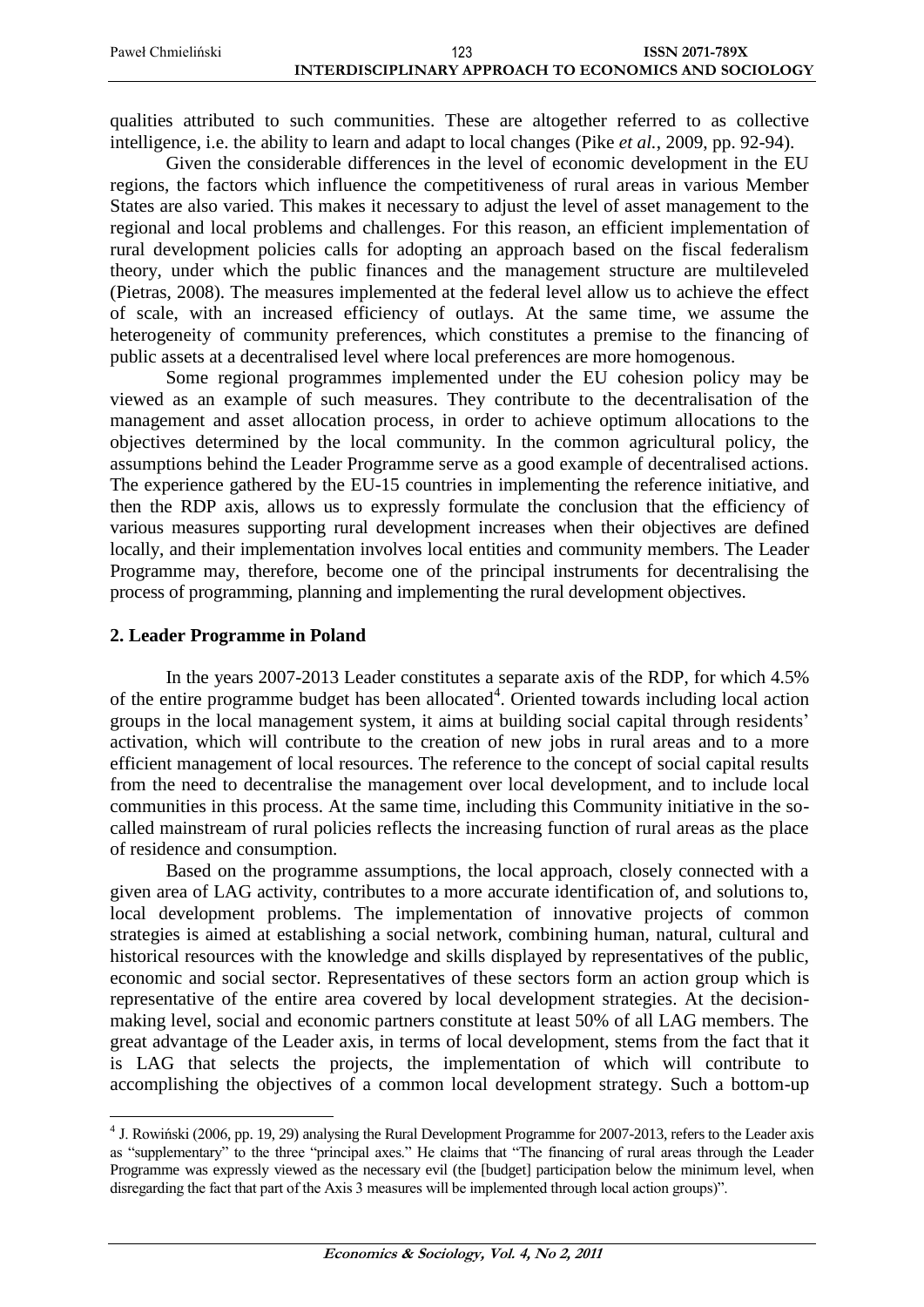approach allows for an efficient strengthening of the consistency of local decisions, improving the management quality and contributing to the consolidation of social capital in rural communities. It also acts as an incentive to apply innovative solutions in the development of a given area. As part of the Leader approach, the support is also provided to the development of LAGs through investing in human capital, and through enhancing cooperation between various communities in Poland and in the European Union.

Three measures are implemented under Axis IV:

- 1. Implementing the local development strategies (measure 413);
- 2. Implementing the cooperation projects (measure 421);
- 3. Functioning of the Local Action Group, acquisition of skills and activation (measure 431).

Based on the programme assumptions, it was estimated that the number of local action groups would amount, at the end of the programming period, to around 200. In September 2008, the call for proposals under Axis IV was announced. A total of 344 applications for the LAG selection to implement the local development strategy were submitted to voivodeship Local Governments. Upon assessing the applications submitted, 338 LAGs were selected to participate in RDP 2007-2013, including 122 groups which have previously participated in the Pilot Leader+Programme<sup>5</sup> and are now implementing Axis IV measures in an unmodified form (MARD, 2009).

Partial implementation of Axis III measures by action groups is a significant innovation to RDP. The local development strategy implemented by LAGs, and approved by the voivodeship Local Government, assumes that these groups will coordinate the eligible projects under Axis III, namely:

- Diversification towards non-agricultural activity,
- Establishing and development of micro-enterprises,
- Rural renewal and development,

and other projects referred to as "small projects" which are not eligible for the support under Axis III measures, but which contribute to the accomplishment of its objectives, i.e. to the improvement of the quality of life and to a higher diversification of economic activity in the area covered by the local strategy.

The consolidation of development objectives in the area of communes which fall within the LAG activity area constitutes a significant feature of LAG activity. As a result, the local development strategy may cover the area of communes located in different voivodships, related to each other through mutual cooperation under the Leader Programme and through local ventures.

In September 2008, the call for proposals under Axis IV was announced. A total of 344 applications for the LAG selection to implement the local development strategy were submitted to voivodeship Local Governments. Upon assessing the applications submitted, 338 LAGs were selected to participate in RDP 2007-2013, including 122 groups which have previously participated in the Pilot Leader+Programme. Based on the programme assumptions, it was estimated that the number of local action groups would amount, at the end of the programming period, to around 200 (in the RDP version of November 2009, it is estimated that the LAG number will rise to 330).

<sup>&</sup>lt;sup>5</sup> The aim of this programme, implemented as a measure of the Sectoral Operational Programme for Restructuring and modernising the agricultural sector in the years 2004-2006 was to stimulate local rural development initiatives by creating local action groups, based on a three-sector (public, private and social) partnership, to foster a more efficient exploitation of the development potential in rural areas, to improve their competitiveness as the place of residence and business activity, and to encourage the residents to cooperate.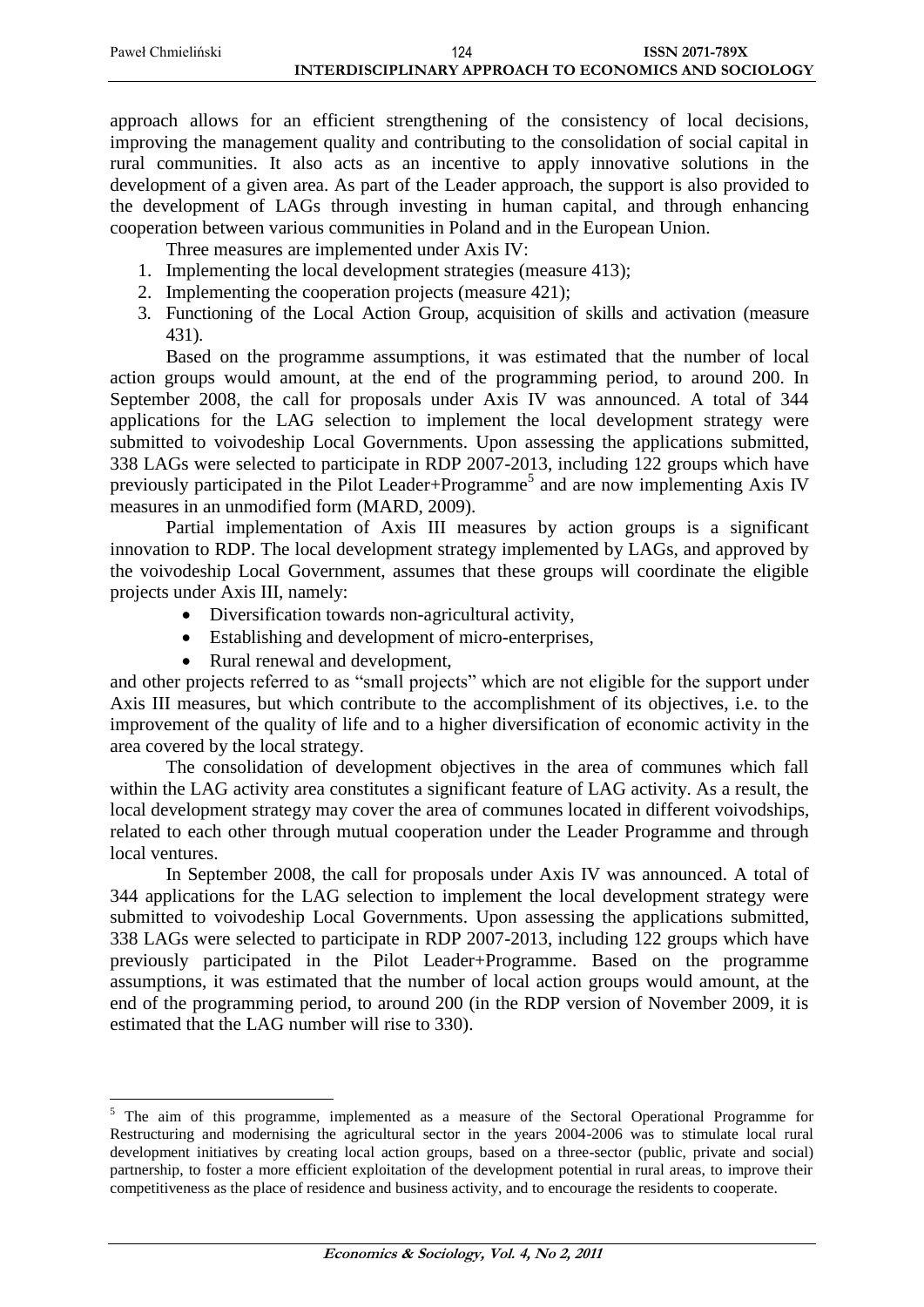### **3. Barriers of implementation of Leader measures**

The programme structure and its organisational, institutional and procedural solutions were developed under the legal framework defined by the Commission. Due to this, formal and legal barriers, as well the scope of the measures implemented cause that the Leader Programme has a limited impact on building social capital in rural areas. This stems from the fact that, in many instances, the role of LAGs boils down to supervising the budget whereas the lack of decision-making powers makes it impossible to consolidate the status of an entity controlling the socio-economic life of rural residents, based on the strategy adopted.

In the opinion expressed by 91% of the LAG employees surveyed, the activity of such groups allows them to implement the objectives which, for some reason, cannot be implemented by the commune Government at its own merit (e.g. the renovation of historical buildings or the organisation of cultural events for residents). At the same time, in the opinion of the surveyed, local action groups, as part of this activity, should put more emphasis on integrating and coordinating the work of the possibly highest number of entities (institutions, non-governmental organisations and local government bodies), dealing with cultural, social and ecological activity in the area of the LAG operation. This would enable strengthening the territorial cohesion and foster an additional economic promotion of the region. 47% of respondents claim that such promotion is still insufficient.

The opportunity to function under the Leader Programme also increases the opportunity to acquire funds under other aid programmes. Over 80% of the LAGs surveyed also benefitted from other funds than the budget provided for under Axis IV. The measures under the Human Capital Operational Programme and under other regional programmes enjoyed the highest interest. The former is used by half of the general population of the LAGs surveyed whereas the measures under the latter were implemented by every fifth LAG. It should be noted that, apart from the membership fees, the LAG budgets also comprised private donations. Every tenth LAG acquired a sponsor for the measures it implemented.

The results of the survey speak in favour of constructing less formalised networks between LAGs and other entities operating in rural areas. Such relations mostly arise from the necessity to interpret the provisions and to exchange experiences. Apart from contacting the representatives of voivodeship Local Government bodies, nearly 62% of LAGs surveyed have pursued a regular cooperation with employees of the Ministry of Agriculture and Rural Development. Furthermore, various LAGs have cooperated extensively with each other through meetings and talks (60% of the population surveyed), as well as through regional networks and the National Rural Network (nearly 70%). Such contacts mainly entail the exchange of experience from an ongoing activity, the interpretation of legal provisions, and the flow of information on good practices regarding the project implementation. Most of those LAGs, which regularly exchange information, cooperate in a group of up to 5 LAGs, though the group of LAGs cooperating with a larger number of entities is also considerable (*Table 1*). Counselling units (such as Centres of Agricultural Counselling and the Agricultural Advisory Centre) also play a significant role. Nearly 50% of the LAGs surveyed have used their services.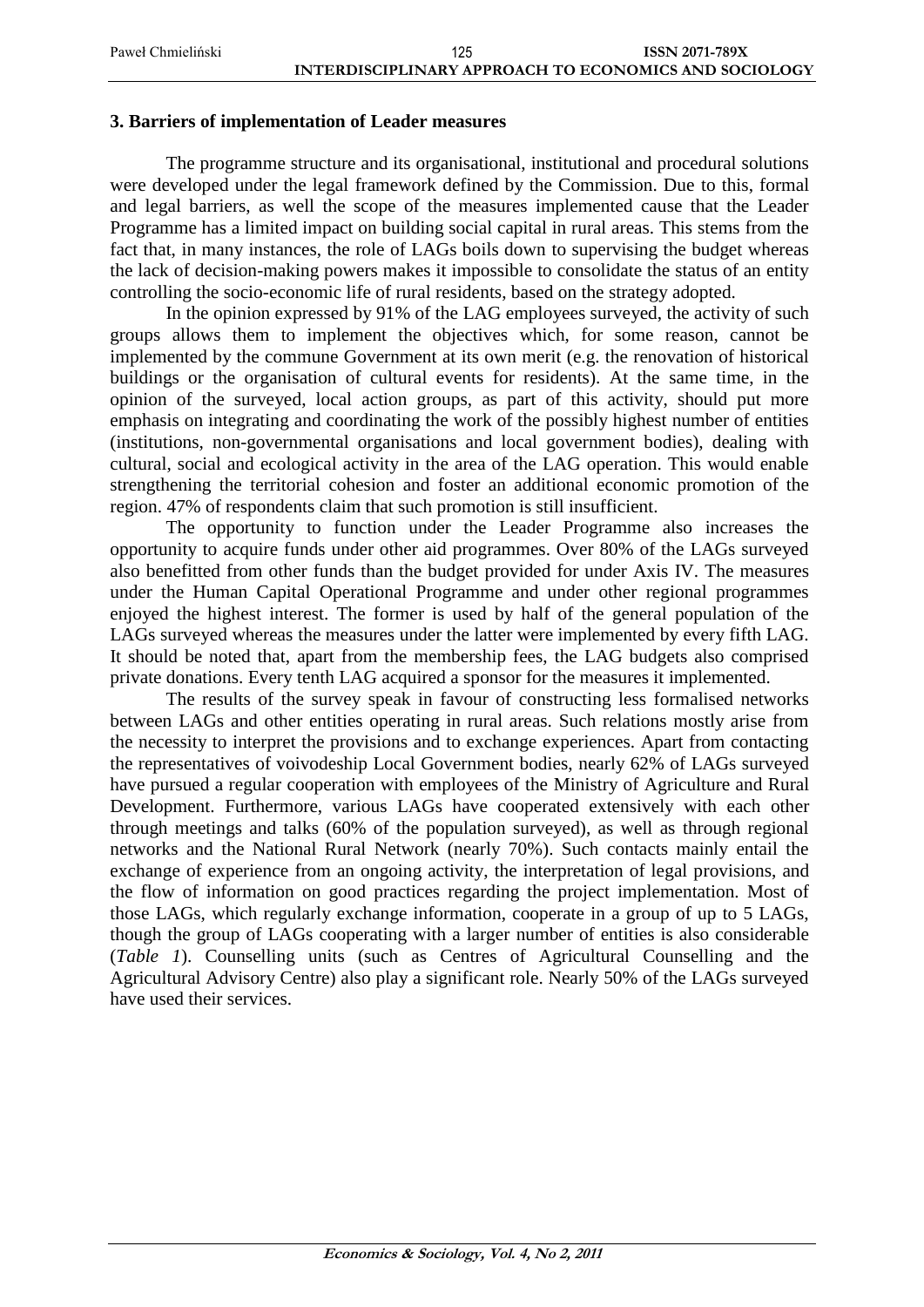| LAGs with whom the regular cooperation was<br>established (informal contacts) | Percentage of responses<br>among LGD |
|-------------------------------------------------------------------------------|--------------------------------------|
| No cooperation                                                                | 40.3                                 |
| From 1 to 5                                                                   | 33.3                                 |
| From 6 to 10                                                                  | 8.3                                  |
| From 11 to 20                                                                 | 13.9                                 |
| Above 20                                                                      | 4.2                                  |
| Total                                                                         | 100.0                                |

Table 1. The scale of an informal cooperation between LAGs

*Source*: Own survey (n=72).

It should be stressed that, along with expanding their cooperation with public institutions, LAGs have attached a crucial importance to establishing relations with various entities operating at the local level. As part of the group activity, cooperation was established with local libraries, parishes, natural persons and enterprises (including agritourism farms) that do not form part of LAG. Among the surveyed, every fifth group cooperated with such entities in the process of designing new projects, aimed at activating the local community.

In the first period of LAG operation, these entities had to undertake a lot of actions for mitigating the restrictions flowing from faulty regulations regarding the models of financing and work organisation. Therefore, the institutional barriers and bureaucracy proved to be the biggest obstacle in the process of social capital formation in rural areas. As a result, the LAG representatives surveyed indicated the necessity to reorganise the principles and scope of the Leader Programme. The LAG impact on the project selection ends with defining the criteria and budget for individual operations, and upon qualifying a given project for the co-financing, LAG virtually ceases to act as the beneficiary's partner, and its role is overtaken by the regional government body. This poses a threat to the LAG role as the factor for social capital formation at the local level, since the potential beneficiaries, implementing their projects, do not need to cooperate with LAGs. In the opinion of LAG members, this also inhibits the promotion of LAG in the local community, as its activity is viewed by the local community members as limited, apart from the project eligibility assessment, to administrative procedures.

The lack of the sufficient decision-making powers of LAGs in the process of implementing the local development strategy amounts to the violation of the principle of the decision-making autonomy of LAGs, which constitutes one of bases of the Leader Programme. The strategy planned assumes the accomplishment of the set objectives, which is important and often specific to a given territory. However, the substantive assessment of the applications submitted, is conducted at the regional level by the employees of the Agency for Restructuring and Modernisation of Agriculture or voivodeship Local Governments. LAGs are only responsible for announcing the call for proposals, for the eligibility assessment in line with the local development strategy, and for the technical organisation of the beneficiary acquisition process.

Strengthening the LAG status in the project assessment process would, however, require expanding the accreditation procedure so as to include LAGs, which would, in turn, call for amending the legislation at the supra-national level. Moreover, in view of the initial implementation period of the Leader Programme measures, a large number of LAGs do not have the sufficient implementation experience to properly supervise all the project implementation stages. A modified model could, nevertheless, be applied to those LAGs, which have a sufficient personnel potential and competences, and which are ready to undergo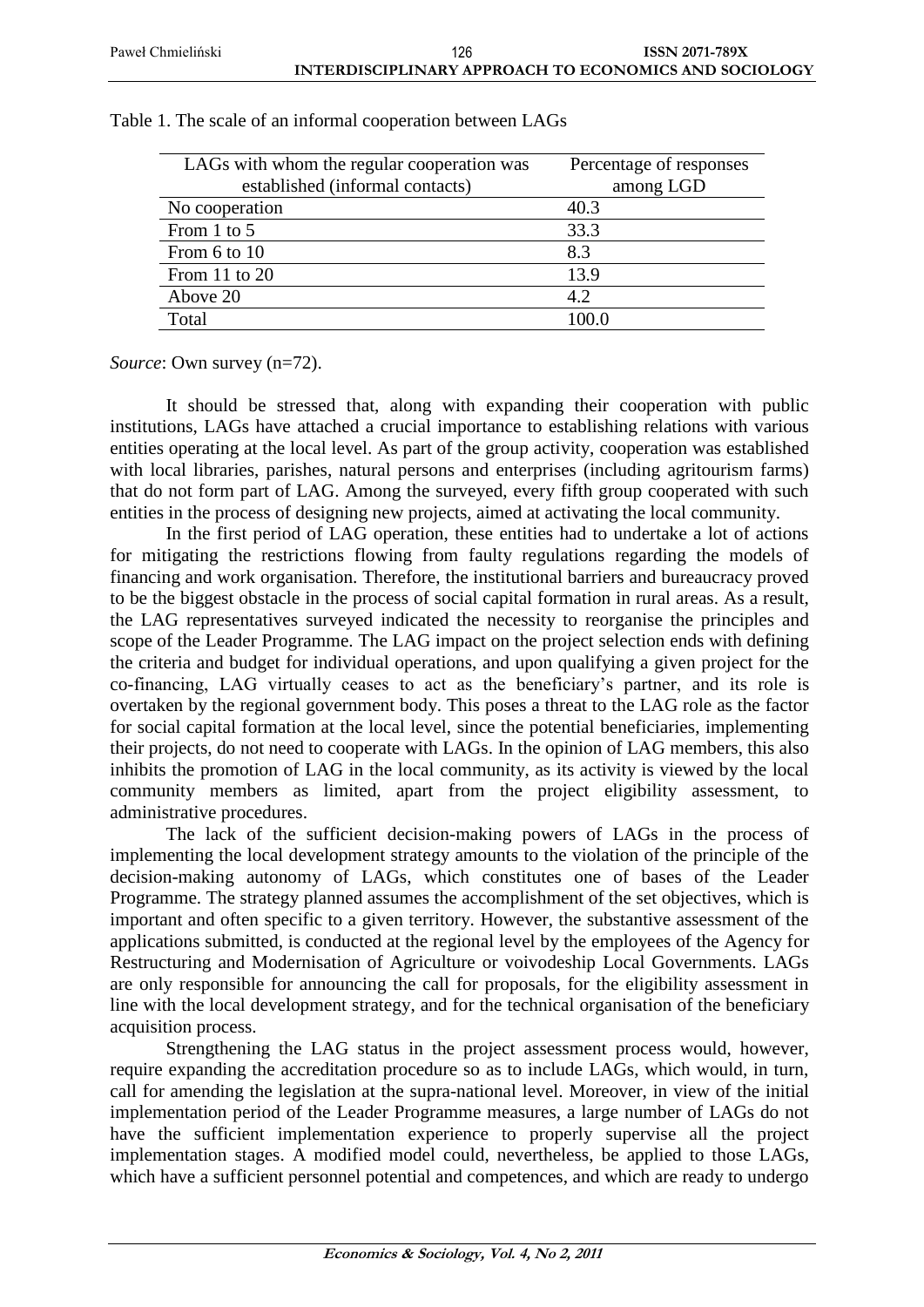| Paweł Chmieliński | 127                                                   | ISSN 2071-789X |
|-------------------|-------------------------------------------------------|----------------|
|                   | INTERDISCIPLINARY APPROACH TO ECONOMICS AND SOCIOLOGY |                |

the accreditation procedure. This would allow for establishing the positive relations of LAGs with smaller entities and with the local community, as well as for gathering good practices for the remaining groups, which would be involved in the future local strategy management process. The obligatory inclusion of LAG in the substantive assessment process for all applications would also contribute to solving the problem related to the long application processing period (which is especially significant in the case of small innovative projects), discharging the Local Governments from some of their obligations. As regards the construction of networks for local development under the Leader Programme, the competences of public bodies at the regional level should be limited to the cooperation with LAGs and to the substantive assessment of the implementation process of the local development strategies, in terms of their compliance with the provisions of the regional development policy.

# **Conclusions**

The evolution of the bottom-up approach to rural development, represented by the Leader Programme, from one in four Community initiatives to one in four axes of the RDP in the years of 2007 – 2013, reflects an enormous significance attached to such instruments for supporting rural development. On the one hand, distinguishing Leader as the separate axis implemented by Member States, emphasises the importance of bottom-up measures at the EU level. On the other hand, the outlays on the reference programme axis have remained insignificant, in relation to the outlays on other axes, though they are proportionate to the scope and target group. Identifying the Leader Programme as a separate axis, instead of including it into the axis of actions aimed at rural development, also reflects a considerable diversity in the functioning of this instrument, compared to the measures implemented under the remaining priority axes.

The Polish LAGs are still in the phase of structuring their activity under the Leader Axis and, therefore, their attempts are focused on the tasks related to implementing the local development strategy. At the initial stage of their operation, LAGs struggled against the formal and legal problems regarding the financing rules and the call for proposals, as part of the local development strategy, as well as with the difficulties of maintaining financial liquidity of their ongoing administrative costs. A good basis for social capital building make the cooperation between LAGs in many regions and establishing the regional LAG networks which, to a large extent, serve as the forum to exchange ideas and experience (the transfer of knowledge), and to implement joint ventures in the region.

Including the Leader Programme in the rural and agricultural mainstreaming (ÖIR, 2004) as a priority axis of the Rural Development Programmes in the EU countries, can be viewed as adding an additional element, i.e. "social capital," to the model of agricultural policy-making, based on the key support priorities: "agriculture – environment – rural areas." From the policy point of view, social capital is connected with rural residents' activation and with a bottom-up approach to the process of programming and implementing rural policies at the local level. Non-economic factors play a vital role where traditional resources are limited, as well as where planning, building and strengthening social bonds are significant to development strategies. The quality of social capital can, therefore, constitute the source of an advantage in the regional and local development.

#### **References**

Becker, G. (1962), Investment in human capital: a theoretical analysis, *Journal of Political Economy*, No. 70.